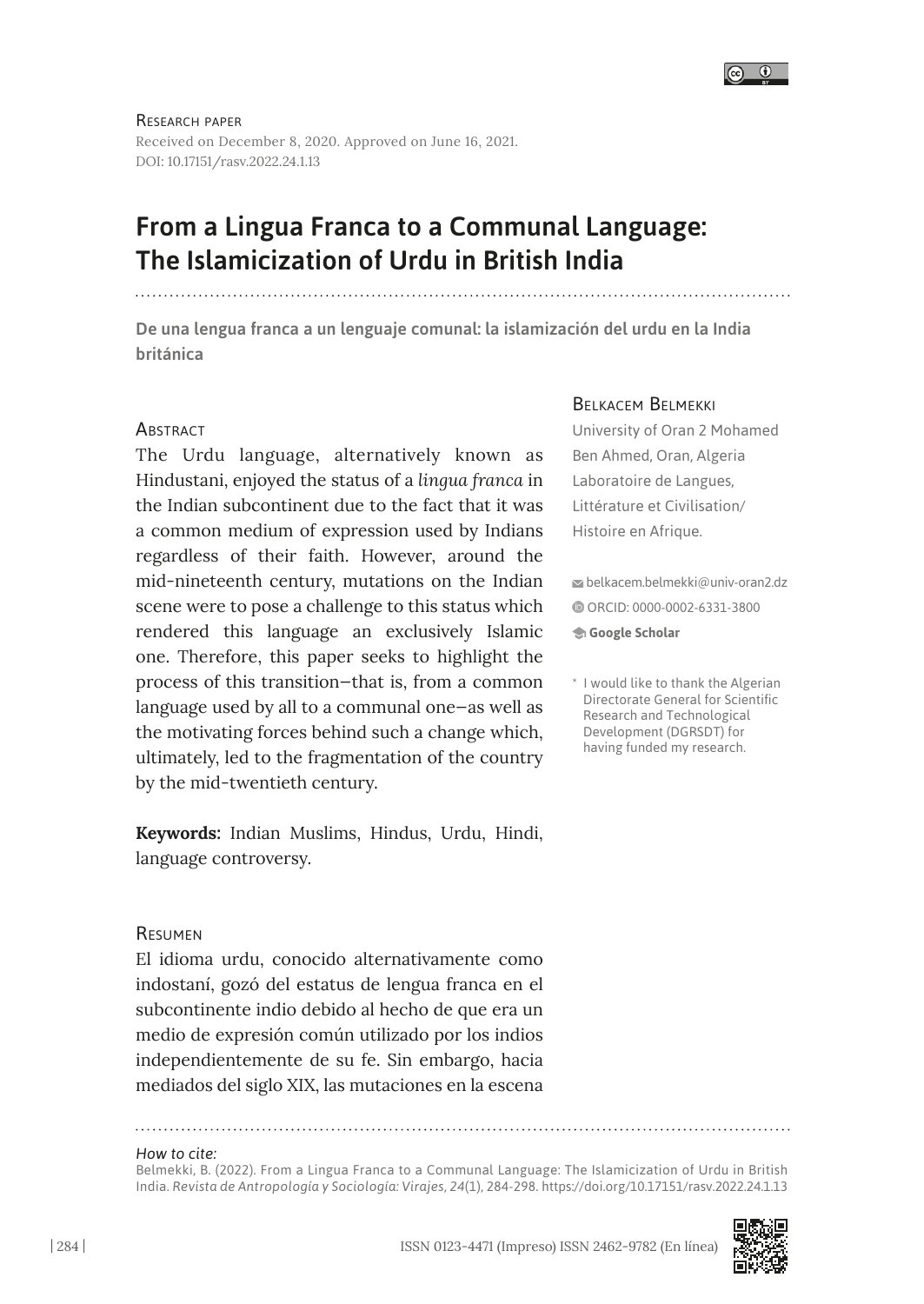india iban a plantear un desafío a este estatus que convirtió a este idioma en un idioma exclusivamente islámico. Por lo tanto, este trabajo busca resaltar el proceso de esta transición, es decir, de un lenguaje común de todos a uno comunal, así como las fuerzas motrices detrás de tal cambio que, en última instancia, condujo a la fragmentación del país a mediados del siglo XX.

**Palabras clave**: musulmanes indios, Hindúes, Urdu, Hindi, controversia lingüística.

# **Introduction:**

The Pakistani scholar Khursheed K. Aziz once remarked<br>that despite the fact that Urdu was originally "neither the<br>language of the Muslims nor a Muslim language, it gradually<br>see as "(Aziz 1967 p.126) Indeed by the seeonal that despite the fact that Urdu was originally "neither the language of the Muslims nor a Muslim language, it gradually became so." (Aziz, 1967, p.126) Indeed, by the second half of the nineteenth century, Urdu—a mixture of Persian language and some indigenous Hindu languages/dialects, which used Persian script that is very similar to Arabic– was seen as a Muslim language. Curiously enough, it became a significant cultural symbol and an element of difference pertaining exclusively to the Muslim community in British India. Accordingly, this language served as a very useful tool in the hands of the Muslim nationalists, who used it to appeal to the sentiments of their coreligionists for political mobilization. As confirmed by the French political scientist Christophe Jaffrelot, who observed: **«** L'élite musulmane chercha à mobiliser des soutiens en faisant de l'ourdou un critère de l'identité musulmane. » (Jaffrelot, 1988, p.558) What made Urdu become the national language of the Indian Muslims is the main issue to be discussed in this article. Before tackling this point, however, it is important to set out the context in which this language emerged.

**Urdu as a Fruit of Muslim-Hindu Encounter:**

There seems to be no consensus and clear-cut answer as to where, when, why, and how exactly the Urdu language came into existence, but only various claims made occasionally, most of which being mere suggestions. As confirmed by Christopher Lee, who asserted that there is, hitherto, no reliable and agreed upon scholarly version of the history of Urdu in South Asia. (Lee, 2000, p.341) Expressing a similar opinion, Jamal Malik pointed out that there are many conflicting explanations surrounding the history of Urdu, besides the fact that the term 'Urdu' *per se* and its literary origins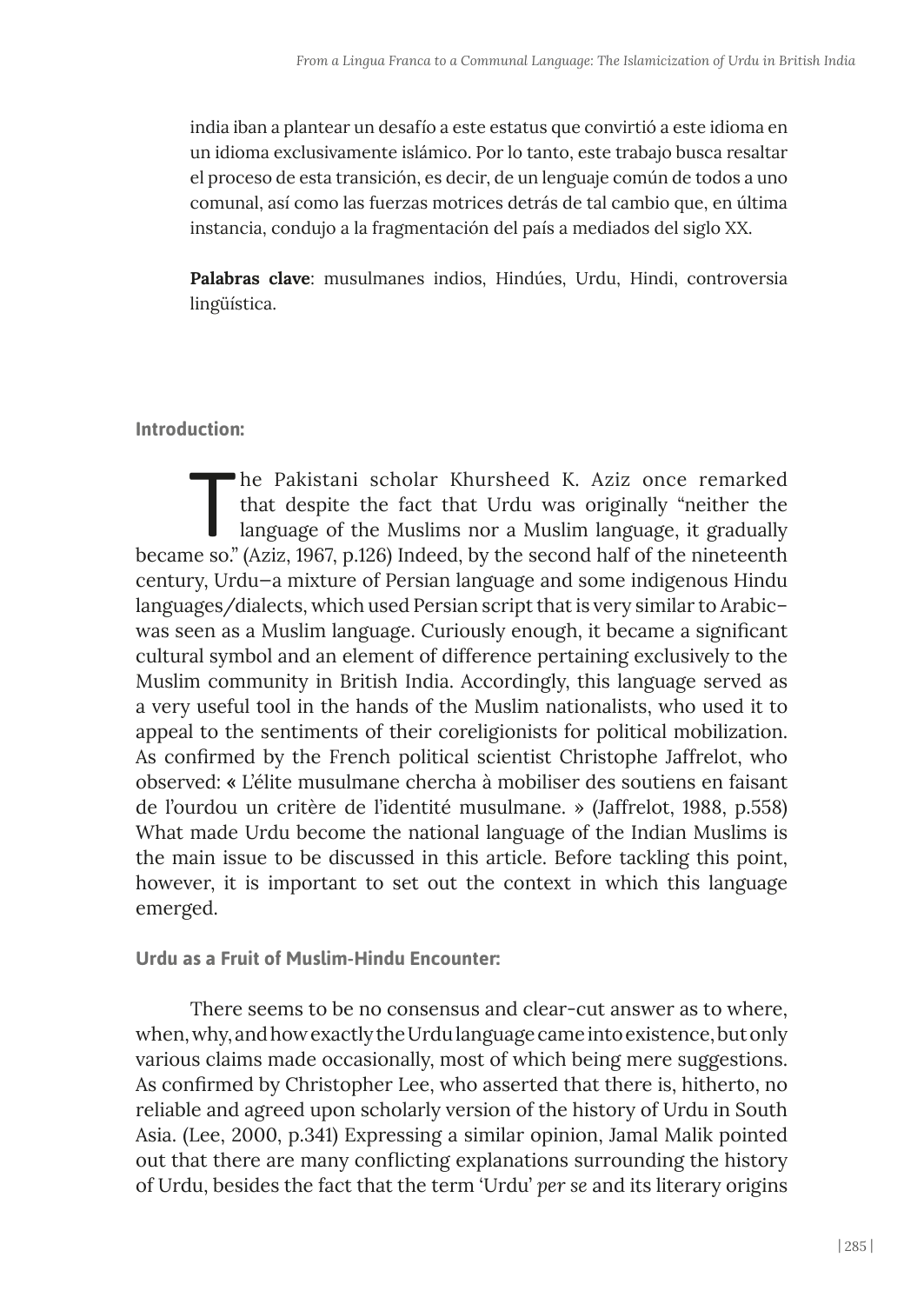remain a subject of much contention. (Malik, 2008, p.282) Nevertheless, there is a general agreement among scholars that this language is the product of centuries-long co-existence of the Muslims and Hindus in the Indian environment. Alternatively known as 'Hindustani', Urdu was born during the Mughal era and became a symbol of Muslim-Hindu fraternity and, on the whole, peaceful cohabitation, a situation that eventually led to a remarkably significant amount of socio-cultural cohesion. Above all, Urdu was a token of Muslim willingness to integrate into the Indian milieu, which was the main driving force that made them, as a minority, learn the local languages and dialects. Furthermore, Muslims' interest in indigenous tongues also stemmed from the need to facilitate social interaction with the natives of the land as well as to ensure efficiency in the running of everyday business. (Qureshi,1977, pp.100-101)

Put simply, Urdu, the "graceful daughter of Persian and Hindi" (Spear, 1990, p.120) as dubbed by Percival Spear, came into being for practical purposes. As a Persian-speaking minority ruling over a majority speaking different—but related—tongues, the Muslim rulers deemed it necessary and more convenient to learn the languages of their subjects for business and administrative reasons. It is noteworthy that the Mughals also took into consideration the large number of natives—most of whom being converts to Islam—who had a hard time trying to learn the official language of the court, namely Persian. (Qureshi, 1977, pp.100-101)

With time, the new language, i.e. this mixture of Persian and various local languages/dialects, was gradually adopted the length and breadth of the subcontinent. Despite the fact that Persian remained the official language of the Mughal court, Urdu became the language of everyday use for intercommunication among the different communities regardless of their creed, and, as Ishtiaq H. Qureshi indicated, it was even spoken in Muslim households. (1977, p.101) Therefore, Urdu reached the status of a major language across South Asia and, by definition, became the *de facto lingua franca*.

The widespread use of Urdu in the Indian society can be substantiated by the fact that even contemporaries and foreign visitors to India, such as the missionaries and traders, had recognized it as being the most practical and relevant medium of communication to be used in the country. The French orientalist Garcin de Tassy, for instance, bore testimony to the position of predominance of Urdu among Indians by affirming that "Among the Indian dialects, Hindustani (Urdu) is the most compendious and flexible language. Its knowledge is absolutely essential as people generally use it to express themselves." (Quoted in Fatehpuri,1987, p.18)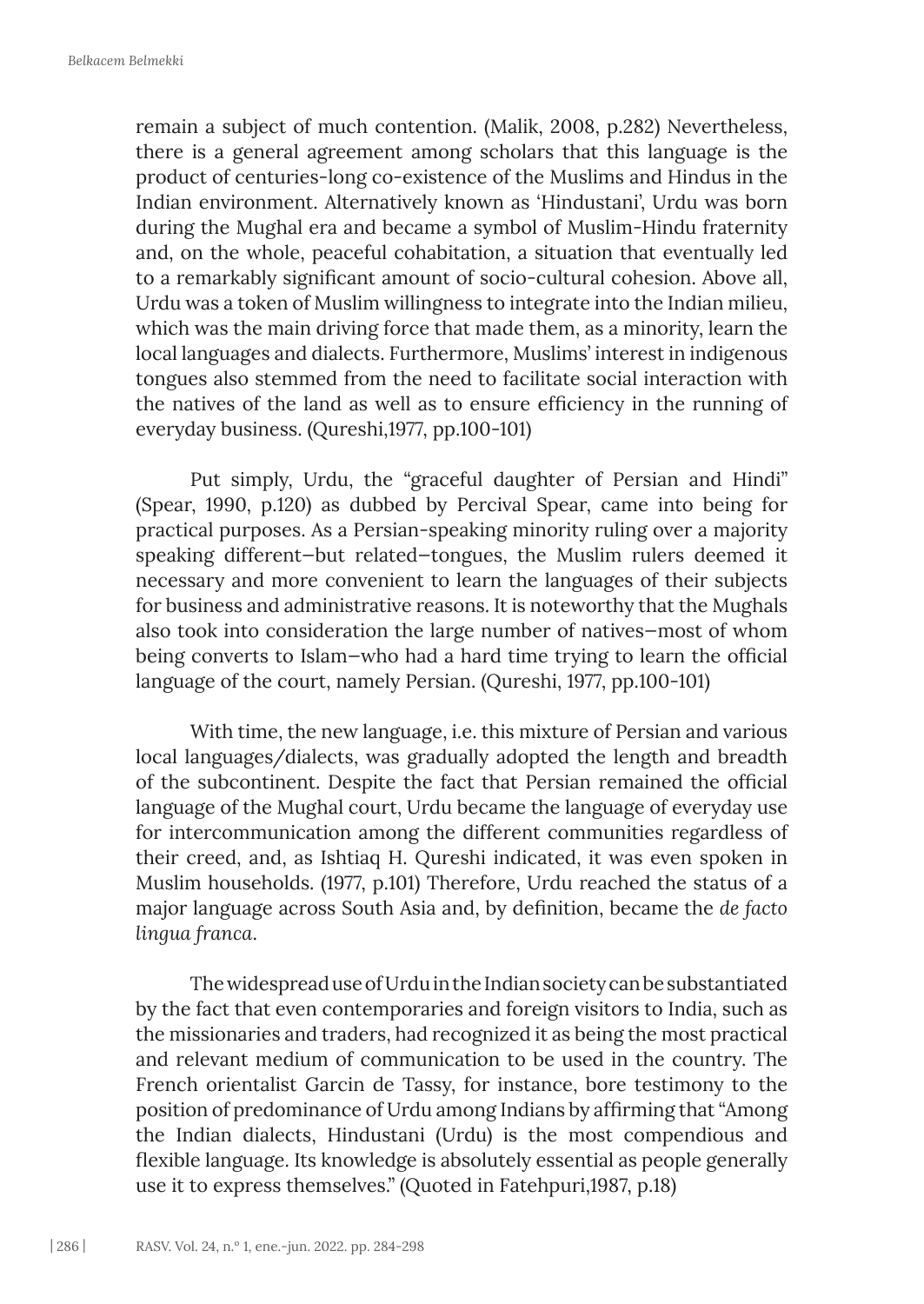Another example illustrating the high status that Urdu enjoyed in the Indian context could be the letter sent by the Court of Directors of the East India Company in London on 22 December 1677 to their officials at Fort St George in Madras in which it was instructed that rewards in the form of honoraria should be offered to the Company employees in India who manage to learn this language. The following passage is an excerpt from that letter:

It is once again emphasized that the employees of the Company who learn Persian will be given an honorarium of £10, and those who learn Hindostani (i.e. Urdu) Language £20. Besides, arrangements should be made for (the) appointment of a suitable person to teach this language (Quoted in Fatehpuri, 1987, p.17).

Urdu, being a Turkish word, literally means "camp language" and it is widely assumed that it originated in Mughal army camps, where Muslim officers used it to communicate with their native regiments who spoke variants of local languages and dialects. Meanwhile, the term 'Urdu' is thought to have been used for the first time, at least in writing, by the last quarter of the eighteenth century. Before then, it used to be called by different names, Rekhtah, Hindi, Hindavi or Hindustani, but only occasionally Urdu. (Rahman, 2006, p.102) This panoply of appellations can be ascribed to the fact that Urdu, or Hindustani, simply resembled to a great extent the common spoken Hindi, namely a set of related indigenous languages, (Lee, 2000, p.341)—a fact which confirmed that Urdu was not a foreign language but rather a local product in the subcontinent born of a combination of several local dialects/languages with some Persian vocabulary. In this respect, Tariq Rahman claimed that notwithstanding the fact that Urdu is rich in Middle-Eastern loanwords and that it uses the *nasta'līq* character, which is based on the Arabic calligraphic style called *naskh,* it is "a derivative of Hindui or Hindvi, the parent of both modern Hindi and Urdu." (Rahman, 2006, p.102) To put it another way, in this mixed language, the domestic component prevails over the foreign since both its syntax and grammar are typically Indian. (Qureshi, 1977, p.102) Lending support to this fact, Rajmohan Gandhi observed that in spite of the huge presence of Middle-Eastern flavour in the Urdu language, all its verbs, prepositions and conjunctions, as well as most of its nouns are derivatives from Hindi. (Gandhi, 1987, p.9) In short, Urdu is Indian by birth which the Mughal rulers chose to write in Persian letters rather than in Devanagari.<sup>1</sup> The choice of this foreign script was purely out of convenience since, as Persian-speakers, they were much better acquainted with it.

 $1$  Devanagari is the main script used in Sanskrit and other Indian local languages.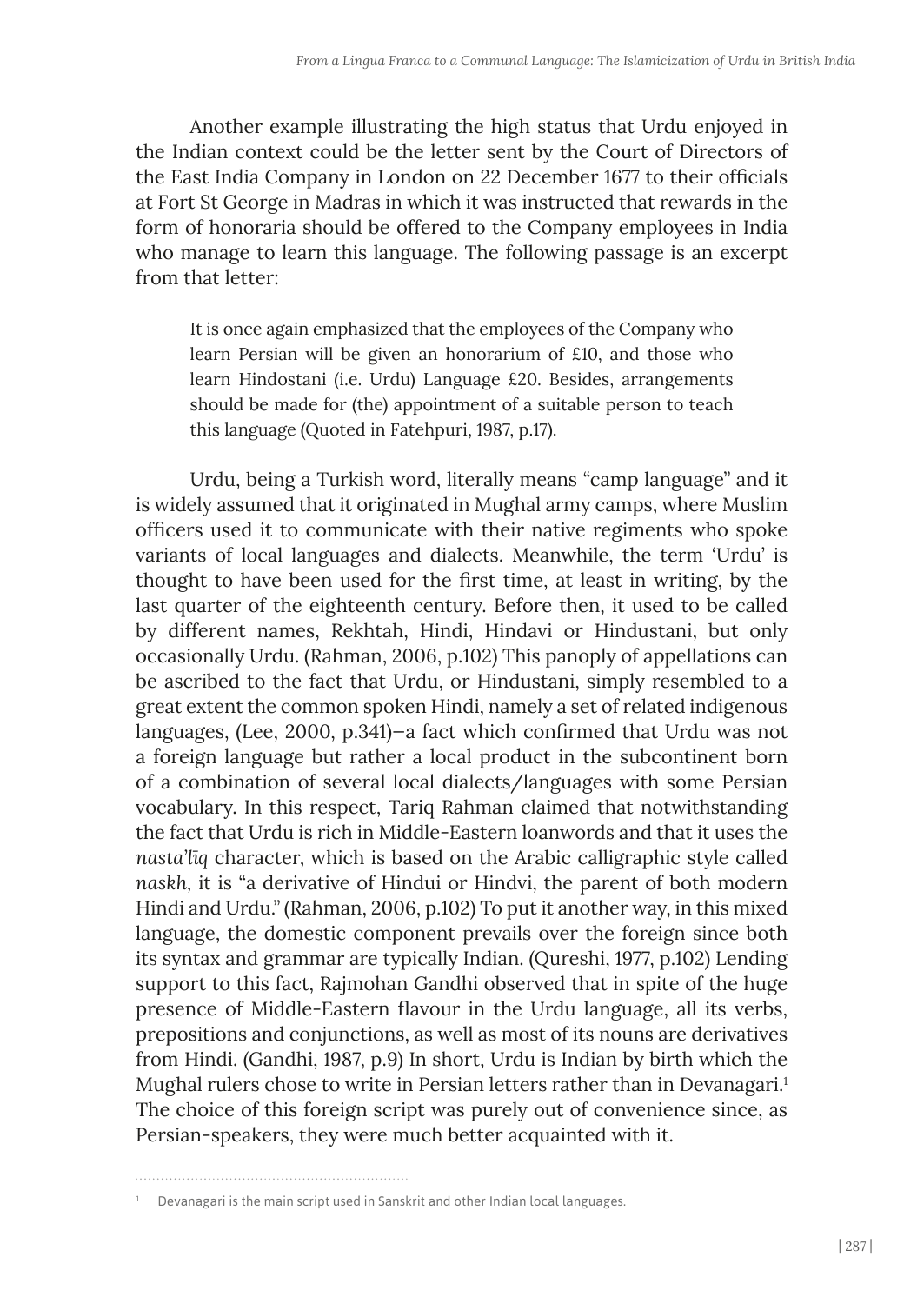Meanwhile, with regard to the presumption that the indigenous population of India was compelled to learn Urdu against their will, some scholars have reacted against this statement by claiming that the Mughal rulers had by no means imposed this language on their Indian subjects nor had they intervened in its development as a *lingua franca*. Farman Fatehpuri cited Dr. Abul Lais Siddiqi, a Pakistani linguist, bearing witness to the fact that Urdu:

(. . .) was neither forced upon any community, people or region, nor people who used it were encouraged by reward and the ones not adopting it were punished. . . . the process of its gradual development was carried on naturally, softly and voluntarily. (Quoted in Fatehpuri, 1987, p. 26)

This can perhaps be corroborated by the fact that Persian remained the official language of the Mughal court till the end and, besides that, as Ishtiaq H. Qureshi pointed out, the Mughal emperors had withheld the official recognition of Urdu until it became widely used across the country by the various communities. (Qureshi, 1977, p.101) As a matter of fact, both Muslims and Hindus, who had willingly adopted Urdu from the very beginning of its existence, had actively contributed to its development as a literary language, though the Muslim participation was, admittedly, much more significant.<sup>2</sup> This, however, does not imply that the Hindu contribution was inconsequential. Actually, history has recorded that a considerable number of books on a variety of subjects were written in Urdu, or translated from other languages into Urdu, by some prominent Hindu writers.3 (Fatehpuri, 1987, p.27) Even in poetry, as underscored by Khursheed K. Aziz, some magnificent Urdu poetic pieces had been written by Hindu poets.4 (Aziz, 1967, p.126)

**Centrifugal Forces within Indian Society and Their Impact on the Status of Urdu:**

Despite accepting Urdu as a medium of expression countrywide, many Hindus emotionally distrusted it (Aziz, 1967, p.126). This was due to

<sup>&</sup>lt;sup>2</sup> Here it may be worth digressing to mention the fact that Indian Muslims embraced Urdu partly out of revulsion towards everything Persian, including the language, and that was following the devastating and bloody attack on Delhi that was launched by the notorious Persian monarch Nadir Shah in 1739. (Ikram, 1964, p.44).

<sup>3</sup> For example, Ratan Natha Sarshar (1846-1903), a distinguished Hindu novelist and columnist, whose *Fasanae-Azad* (literally *The Tale of Azad*) was one of the most successful literary works in the last quarter of the nineteenth century.

<sup>4</sup> Brji Narayan Chakbast (1882-1926) could be a good example. He was known for his ghazal poems.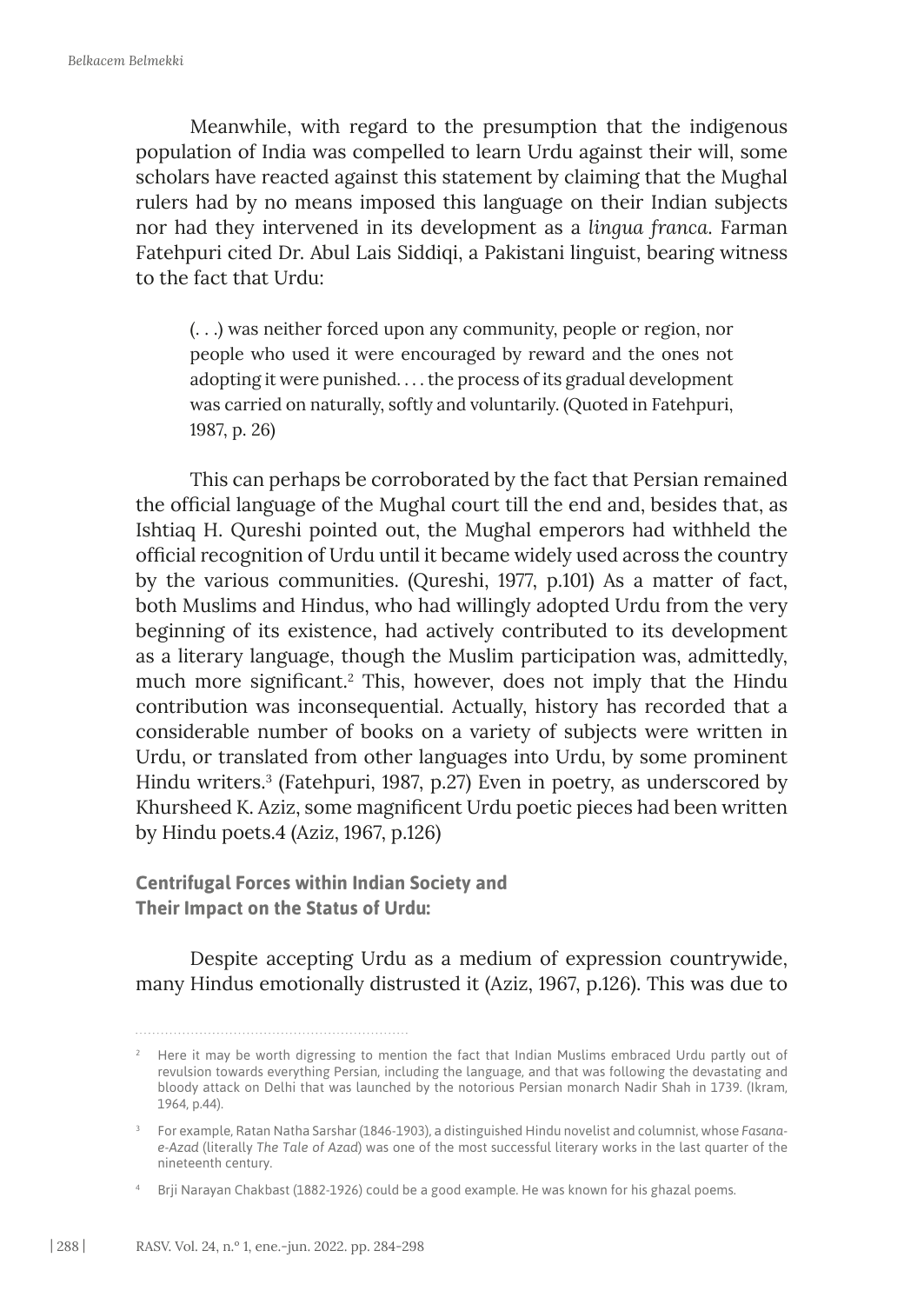the fact that, as mentioned earlier, this language used Arabic-like script rather than the indigenous Devanagari, a condition that gave it a character of foreignness. Added to that, given the fact Urdu had flourished during the ascendency of the Mughals, it hence reflected a predominant Islamic culture. Therefore, shortly after the Mughal Empire, or rather what remained of it, received its *coup de grâce* following the fateful happenings of 1857—which officially brought to an end Muslim prestige and influence in South Asia—, many Hindus came out overtly repudiating this language. This took place around the end of the 1860's when anti-Urdu organizations led by high-profile Hindu activists sprouted up throughout India, clamouring for the replacement of Urdu by Hindi as the "national language of a united India." (Limaye, 1989, p.141)

It is important to mention at this point the fact that Hindi, as a modern and fully-fledged language, did not exist at that moment. Actually, the term 'Hindi' did not correspond to any standardized language in the modern sense of the word but was rather a fluid term used to refer to a large number of local dialects. As corroborated by Christopher Lee who pointed to the fact that "language was a fluid concept in … India since it referred to a set of related indigenous languages and dialects such as: Khari Boli, Hindavi, Braj Bhasha, Avadhi, Bhojpuri and so on". (Lee, 2000, p. 341)

Probably there is nothing better to substantiate this condition than the statement made as early as 1847 by a Hindu student at Benares College, on behalf of his classmates, in response to a question regarding their neglect of Hindi, asked by Dr. J. R. Ballantyne, the superintendent of the English Department. The students' spokesman said: "We do not clearly understand what you Europeans mean by the term Hindi, for there are hundreds of dialects, all in our opinion equally entitled to the name, and there is here no standard as there is in Sanskrit." (King, 1994, p. 90)

The standardization or the creation of Hindi as a standard language occurred only during the nineteenth century when some Hindu Sanskritists, such Lallu Ji Lal and Sadal Misra, were called upon by the British officials at Fort William College<sup>5</sup> to produce textbooks in local vernaculars. The rationale behind such a request, it was claimed, was to make language learning tools available to the East India Company agents posted in the subcontinent, in order to help them get familiarized with

<sup>&</sup>lt;sup>5</sup> Based in Calcutta, Fort William College was founded by the British East India Company in the early nineteenth century with the objective of training its agents, destined for higher administrative posts in the subcontinent, in the indigenous languages.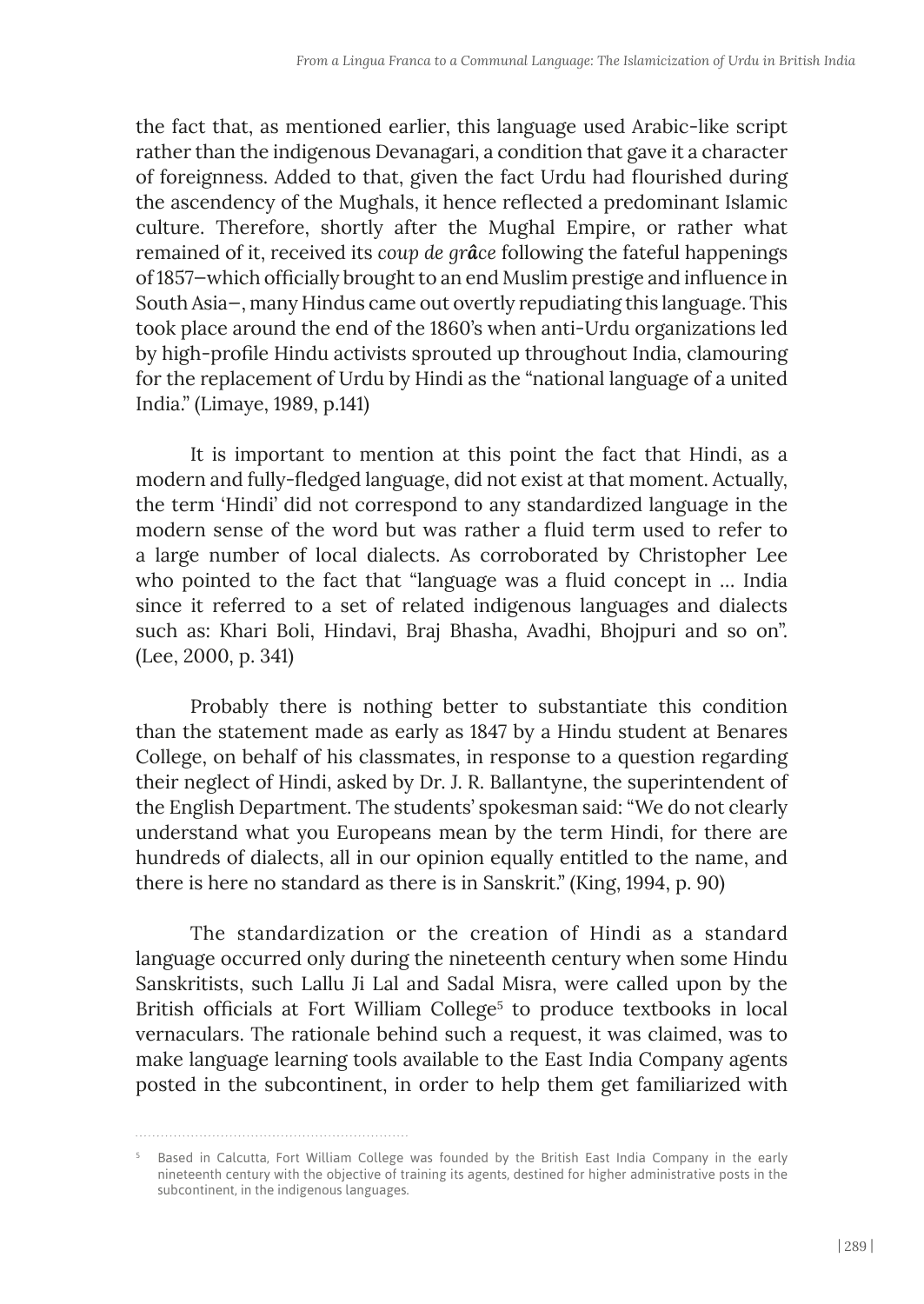the various local tongues. The willingness to teach these British young officers Indian languages, it was assumed, sprang from the need to bypass the allegedly unreliable Indian interpreters as well as the desire to make of the former more self-reliant agents capable of interacting with the Indian environment more independently. (Lunn, 2012, p.21) However, when fulfilling their assignment, Lallu Ji Lal and his peers were concomitantly encouraged by the officials of the College, notably its director Professor John B. Gilchrist, to produce a new standard language. The latter, which came to be known as modern 'High Hindi', was simply a Sanskritized version of Urdu or Hindustani. (Keay, 1933, p.80) This operation took the form of, as depicted by F. E. Keay, "taking Urdu and expelling from it words of Persian or Arabic origin, and substituting for them words of Sanskrit or Hindi origin" (p.80)—besides, unquestionably, superseding the Persian script by Devanagari.

**The Process of the Islamicization and Hinduization of Urdu Set in Motion:**

Interestingly, by committing themselves to the process of Sanskritizing the once-commonly spoken language—i.e. Urdu or Hindustani—and replacing its Persian script by Devanagari, the Hindu Sanskrit pundits set in motion the process of the bifurcation of this language into two differentiated languages: on the one hand, Urdu, written in Persian script, and on the other, modern (High) Hindi, written in Devanagari. These two new languages, or better said, two variants or offshoots of Urdu, were to develop along parallel lines since, as was predictable, the Sanskritization of Urdu—by the Hindus—immediately provoked, in a reactive way, the process of its Persianization—by the Muslims. The upshot of this new development on the Indian scene was the emergence of two divergent, or rather conflicting, trends in language within society, which gained momentum as the whole affair acquired strong religious overtones.

On the latter point, assuming that script can be representative of faith, it was a logical outcome to have religion involved in the Urdu-Hindi language issue. To be more explicit, since Latin is undeniably associated with Catholicism and Hebrew with Judaism, it is likewise axiomatic that Persian, which closely resembles Arabic, be seen as representative of Islam as Sanskrit was in relation to Hinduism. (Rahman, 2010, p.83) This very fact provided the right fuel that helped inflame the dispute which grew both in scale and scope as the nineteenth century was drawing to an end, culminating in the deterioration of relations between the two camps, pro-Hindi and pro-Urdu—and by extension between the two communities, Muslim and Hindu. Indeed, the conflict which started as a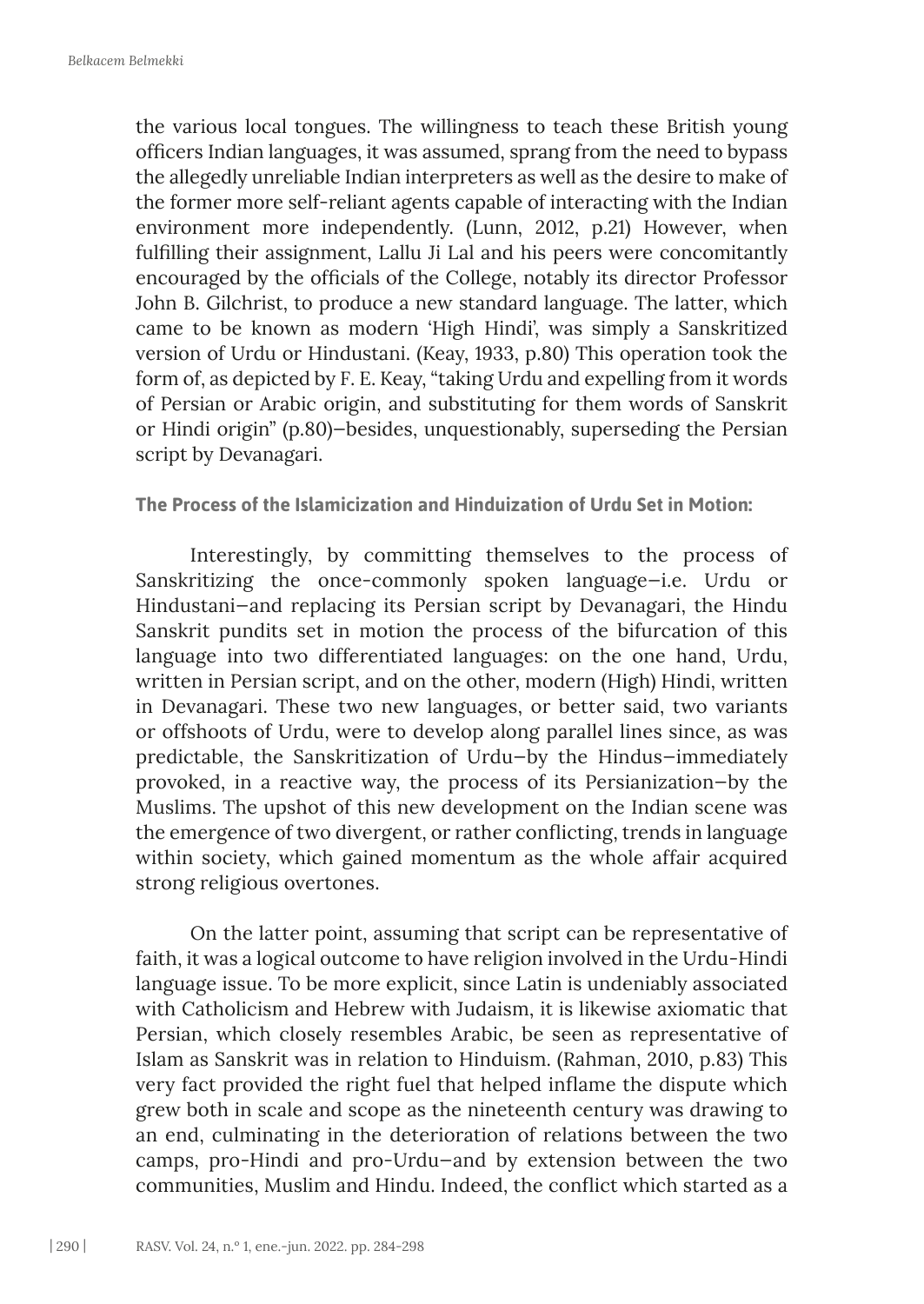mere controversy took thenceforth a communal dimension, all the more that now in the Indian context language became an essential marker of religious and cultural identity *par excellence*. In point of fact, given the closeness in the relationship between language and identity, the division of the once-*lingua franca* of the Indian people into two differentiated languages—modern Urdu (i.e. Persianized Urdu) and modern Hindi (i.e. Sanskritized Urdu)—soon translated into the division of the Indian society into two separate identities, Muslim vs. Hindu. As confirmed by Tariq Rahman, who contended that the "standardization of modern Urdu and Hindi is the process by which they were given different identities." (2010, p.83)

These serious mutations, which were going to have a far-reaching impact on the destiny of India in less than a century later, happened while on the ground the partisans of both groups were engaged in frenzied activities in support of their respective cause. On one side of the spectrum, the Hindi *sabhas*, or associations, went determinately ahead in their anti-Urdu campaigning, denigrating it on every occasion and picturing it as, to use Barbara D. Metcalf's phraseology, "a strumpet, the handmaid of the old decadent *nawwabi* culture." (Metcalf, 2003, p.31) Actually, it is understandable that below such a fierce attack against Urdu lay a subtle feeling of animosity towards the Muslims and their culture. By scrapping the Persian script and purging the language (Urdu/Hindustani) of its Middle-Eastern words and expressions, the Hindu activists displayed a deep-rooted resentment towards their former rulers, the Mughals. Hence, based on this observation, this movement can be described as an attempt by the Hindus to get rid of the symbols that reminded them of an era during which Muslim culture predominated. And in this way, Urdu, or Hindustani, in Persian script was targeted because it was one of the major legacies of Mughal culture in South Asia. In this regard, the late British scholar Ralph Russell remarked:

Modern Hindi came into existence as a result of a widespread feeling amongst Hindus that Urdu was the product of centuries of Muslim domination and that Hindu self-respect demanded that "Muslim" words should be expelled from their Khari Boli base and replaced by words of pure Indian origin. (Russell, 1999, p.133)

While deprecating Urdu and condemning it as a "pure and simple survival of Muslim tyranny" (Abbasi,1987,p.190), the Hindi zealots, spearheaded by the Allahabad Institute in the North-Western Provinces, were simultaneously touting modern Hindi as the "language of respectable people" (Metcalf, 2003, p.31) and contending that it was the most convenient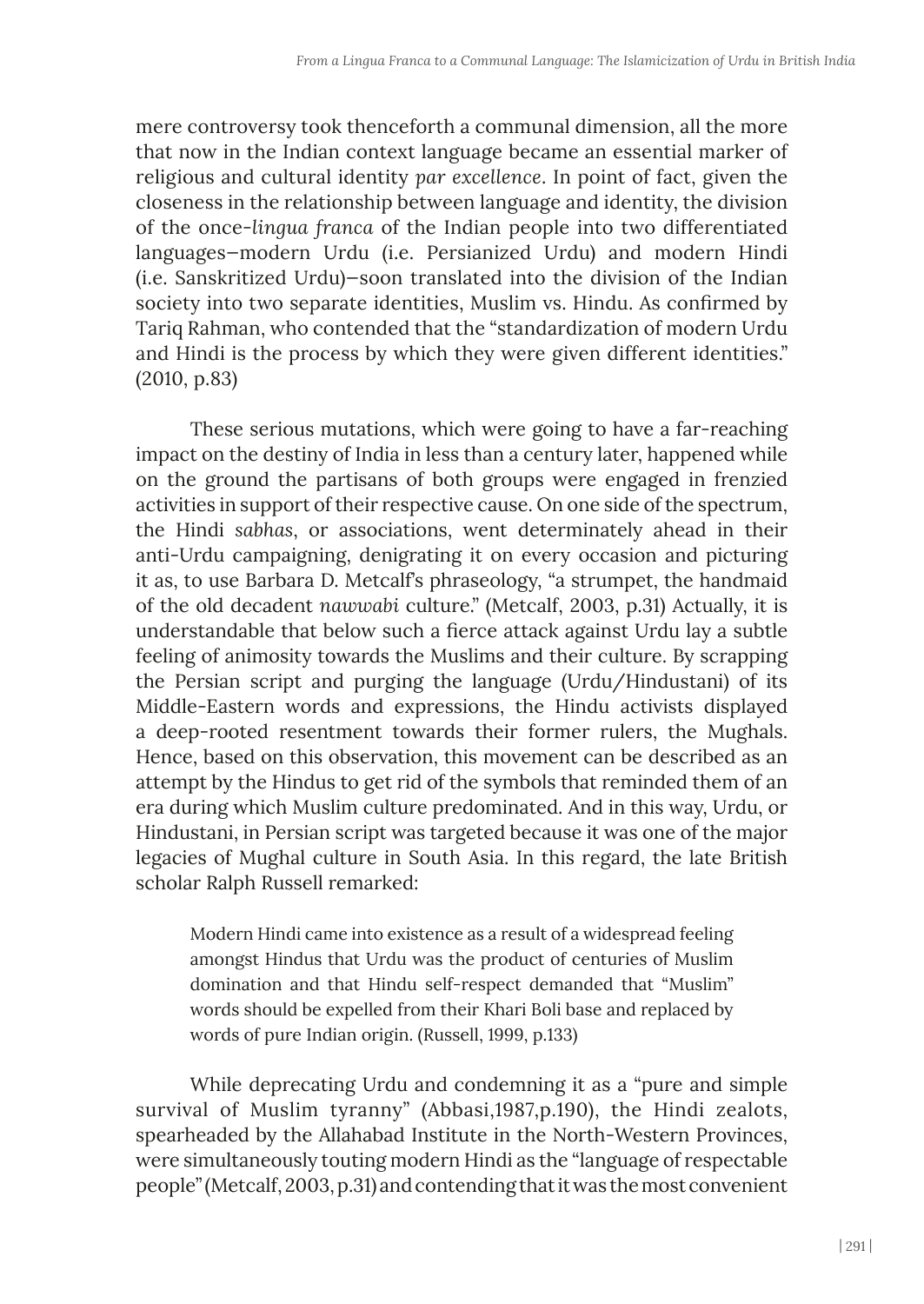language for most Indians, especially that it was the language of Hinduism and that the Hindus represented the majority of the inhabitants of India. In a meeting held on 27 September 1868, Babu Madhuk Bhattacharjee, one of the key figures of the Hindi campaign, declared that the official language of India should be modern Hindi, basing his argument on the assumption that this language ranked first amongst all the languages used countrywide. (Muhammad, 1978, p.xvii)

Be that as it may, the veracity of this contention has been questioned by some scholars in the modern era who cast doubt on the pretended popularity of modern Hindi at that time in comparison with Urdu. Sushil Srivastava, for instance, believe that even though the number of books and journals in the Devanagari script published after 1868 increasingly exceeded those in Persian,<sup>6</sup> Urdu remained the most popular language in the subcontinent, mainly among the lettered people, a situation reflected by the growing number and higher circulation of Urdu newspapers compared with Hindi, especially in the north. (Srivastava 1995, pp.111-12) This statement has been backed up by Farman Fatehpuri who, taking the example of the North-Western Provinces, the fountainhead of the Hindi movement, pointed out that in the year 1886, out of seventy-two newspapers, sixty-four were published in Urdu as opposed to five in Hindi/Urdu (a bilingual version), two in English and one in Hindi/Bengali (also bilingual). In regard to circulation, Urdu newspapers again took the lead by recording 12,110 copies while Hindi 4,824. (Fatehpuri,1987, p.116) Therefore, with such relatively high—by the standards of the time readership, it would be safe to say that Urdu still had fine days ahead in British India.

Shan Muhammad, meanwhile, drew on figures made available by the post office in the same province to prove the popularity of Urdu over modern Hindi. He asserted that fifty percent of the official correspondence was conducted in Urdu as opposed to forty-three percent in English and barely seven percent in Hindi. The situation was, yet again, not much different in Oudh close by, where fifty-nine percent of official correspondence was in English, forty-one percent in Urdu and none in Hindi. Hence, with such data, S. Muhammed concludes, claiming that Urdu in Persian script was not desired cannot be anything other than "a sheer travesty of fact." (Muhammad, 1978, p. xvii)

<sup>6</sup> This was thanks to the significant support that the Hindi advocates received from Fort William College which was in the form of, among others, making the College most technologically advanced printing press at their disposal.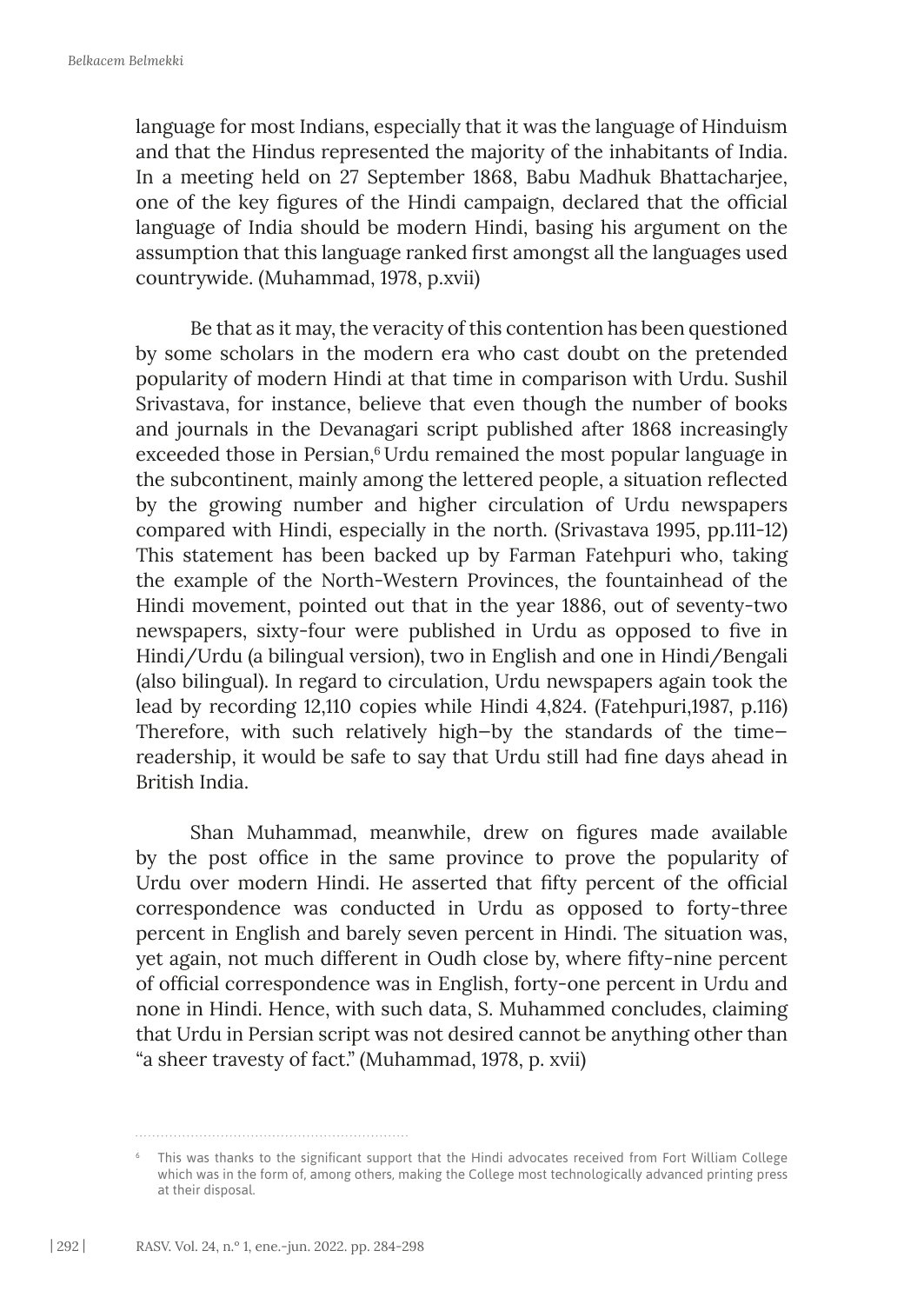This opinion was, interestingly enough, shared by some British officials in India, who recognized the position of supremacy that Urdu enjoyed over Hindi. Prominent among these were John C. Nesfield and Sir Ashley Eden who, besides underscoring the fact that modern Hindi was in reality Urdu written in a different script (i.e. Devanagari), both referred to it as an artificial language. John C. Nesfield, as an educationist, criticized Hindi schoolbooks for containing a great deal of "obsolete" vocabulary of Sanskrit origin and described it as "a language which no one speaks, and which no one, unless he has been specially educated, can interpret." (King, 1994, p.73) In the same spirit, Sir Ashley Eden, Lieutenant-Governor of Bengal Province (1877-1882), argued in favour of Urdu by considering modern Hindi as "a manufactured language with no real basis in popular usage."(p.73)

Another example worth mentioning is that of Sir John Strachey, Lieutenant-Governor of the North-Western Provinces (1874-1876), who remarked that in the educational institutions of his province which were sponsored by his government, pupils who opted for English and Urdu outnumbered those attending English and Hindi. He then admittedly concluded that while Hindi was much more popular among the lower classes living mostly in rural areas, Urdu was indisputably the language which was most fashionable among the educated people, beating Hindi in towns. But, there is a catch in this statement: the lower classes that Sir John Strachey was referring to did not speak modern Hindi, that is, the Sanskritized version that Lallu Ji Lal and his associates had invented at Fort William College, but rather they spoke different varieties of Hindi. As explained by Christopher R. King:

… the lower classes, especially in villages, spoke mostly Hindi while Urdu held sway in towns, and had 'greater vogue' among the more cultivated classes. Although Strachey oversimplified matters, since the rural masses usually spoke one of the regional standards of Hindi and not Sanskritized … Hindi, he accurately recognized the superiority of Urdu over Hindi in the educational system. (1994, p. 100)

While on the subject, it is worthwhile to highlight that even when Hindi fervour was at its height, some Hindus made common cause with Muslims in clamouring for the retention of Urdu as a medium of communication, and that, given its practicality and convenience. For instance, in places like Bihar and Dacca, groups of Hindu landholders, who regularly frequented courts for their paperwork, voiced out their objection to the replacement of Urdu by modern Hindi in courts which was decreed by the government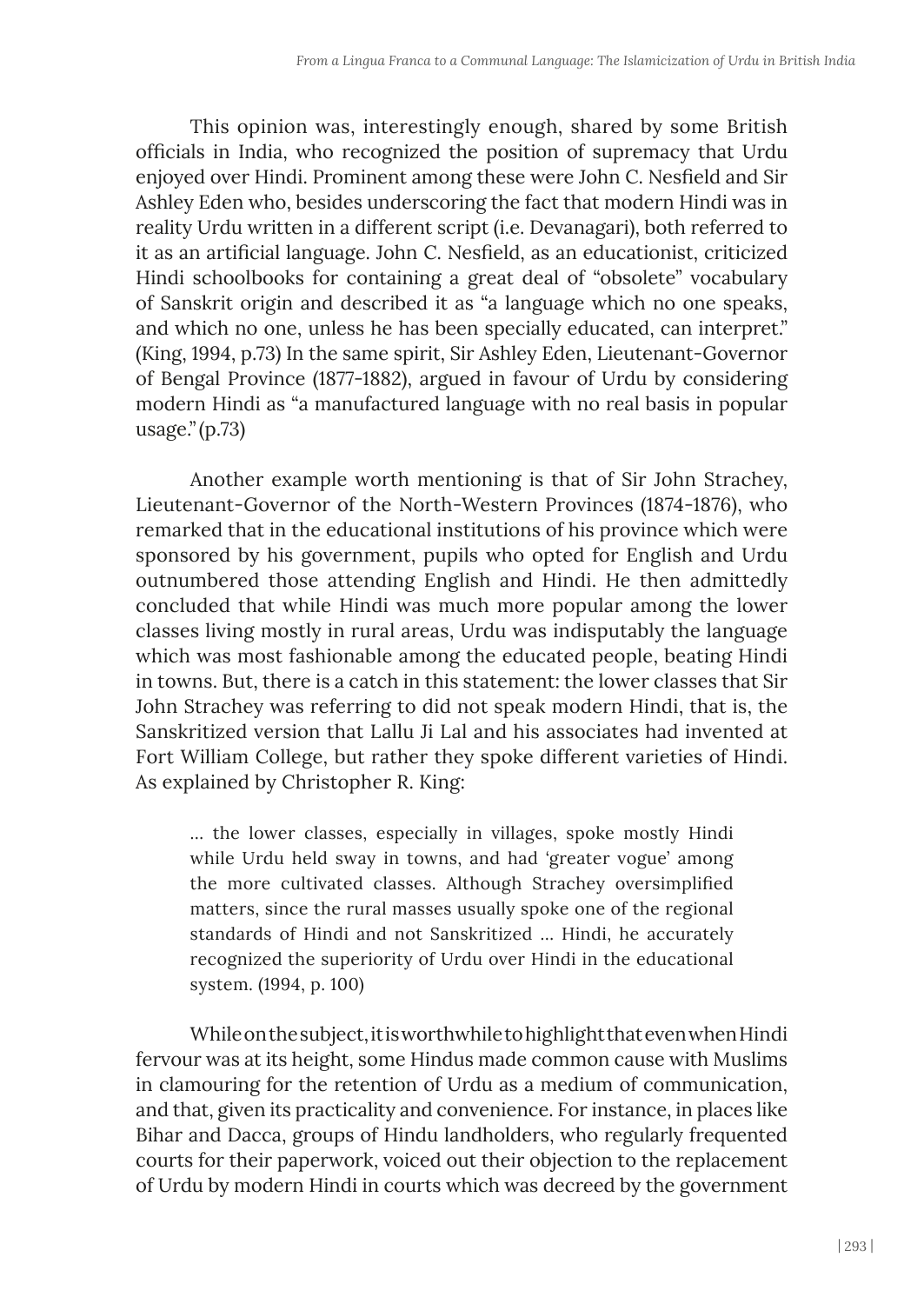in place, arguing that they "understood Persian and Arabic expressions connected with their business far better than any Sanskrit phrases." (1994, p.59) Regarding the practicality of Urdu, Christopher R. King stated that those who pleaded with the colonial authorities to retract their decision complained about the fact that Hindi characters were confusing as well as time-wasting because of their disconnectedness, a condition which posed a difficulty for the reader to join them. Furthermore, in addition to a lack of uniformity of the letters due to the existence of a wide variety of Nagari (or Devanagari) script, which differed from one place to another, one line of Persian could do the work of ten lines in the former. (King, 1994, pp.58-59) Perhaps this explains why till the end of the nineteenth century, Hindu revivalist movements, such as the Arya Samaj,<sup>7</sup> kept presenting their early tracts in Urdu in preference to modern Hindi. (Metcalf, 2003, p.31)

Meanwhile, on the other side of the spectrum, Indian Muslims riposted by spurning modern Hindi and dismissing it as a "language of the vulgar" (Abbasi, 1987, p.190) and a "language of country bumpkin." (Metcalf, 2003, p.31) In reality, aside from the terms of abuse that the Muslims levelled at this language following a pattern of tit-for-tat, their reaction to the Hindi partisans' onslaught on Urdu took the shape of creating associations for the advocacy of this language. Notable among these was the Urdu Defence Association, which was founded in 1900 by a prominent member of the Aligarh group, Mohsin-ul-Mulk.<sup>8</sup> This Muslim politician, along with his companions at Aligarh—which was the nerve centre of Muslim awakening in India, perceived the vociferous rejection of Urdu displayed by the Hindus as a betrayal as well as a threat. It was seen as a betrayal because there was a general assumption among the Muslim community that the fact that Hindu agitation against Urdu was launched in the wake of the decline of Muslim influence in the subcontinent was a proof that the Hindus had discreetly borne a grudge against them. This impression was strengthened by the fact that even some liberalminded Hindus who had long offered themselves as good friends of their Muslim compatriots made a U-turn and attacked Urdu. For the sake of illustration, it is noteworthy to mention two eminent Hindus with much influence in society, Raja Jeykishen Dass and Babu Shiva Prasad, who were

 $7$  Arya Samaj, literally meaning "noble society", is a movement that sought to reform Hinduism. It was founded in the nineteenth century by Swami Dayananda Saraswati (1824-1883) in Bombay. Dayananda challenged the way Hinduism was practised in the subcontinent by rejecting all post-Vedic scriptures and highlighting the authenticity of the four original Vedas.

<sup>8</sup> Mohsin-ul-Mulk (1837-1907), also known as Syed Mehdi Ali, was an Indian Muslim politician, historically recognized as the founding father of the All-India Muslim League, the first ever Muslim political party in British India founded in 1906.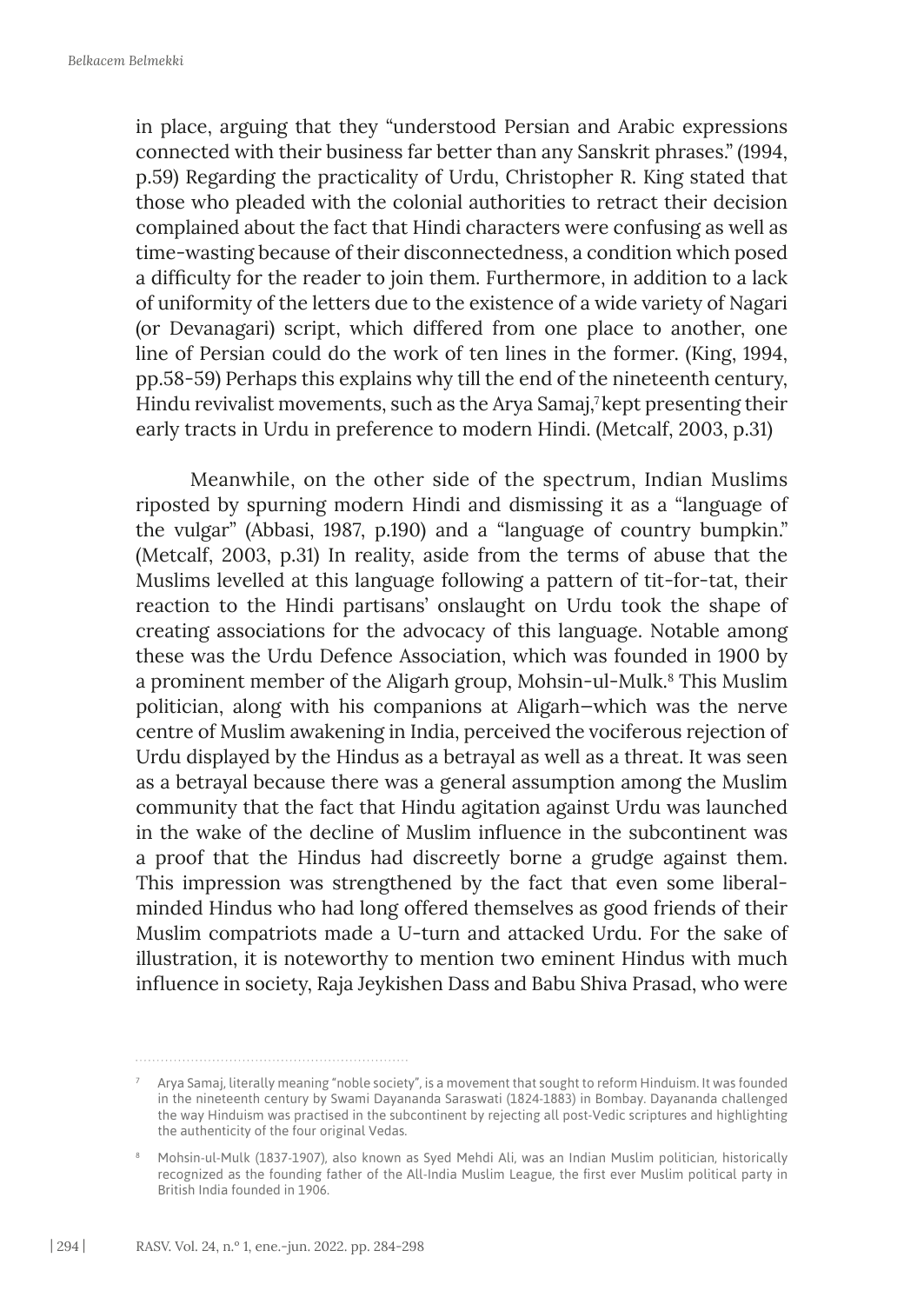close friends of Sir Sayyid Ahmad Khan<sup>9</sup>, a leading figure among Indian Muslims at the time, with whom they had shared the same opinions and had even supported his activities. Here, as an aside, it is interesting to point out that Raja Jeykishen Dass had significantly contributed, financially, to the setting up in 1864 of the Scientific Society, which was primarily destined to uplift the educational level of the Muslim community. Underscoring this generosity, Shan Muhammad commented that it would be no exaggeration to attribute the success of the Scientific Society—in which both Raja Jeykishen Dass and Babu Shiva Prasad became full members—to the "indefatigable efforts" of Raja Jeykishen Dass. (Muhammad, 1978, p. xiv) Yet, to Sayyid Ahmad Khan's dismay, this high standing Hindu friend made a volte-face and publicly endorsed the abolition of Urdu in the administration in favour of the newly-invented language.

At the same time, Babu Shiva Prasad, following in the footsteps of Raja Jeykishen Dass, played a leading role in rallying members of the Hindu community to sign several petitions against Urdu that he submitted in person to the Government of India. (Fatehpuri, 1987, p.129) He even went so far as to demand the publication of the Scientific Society's newspapers as well as other works in modern Hindi instead of Urdu. Sir Sayyid Ahmad Khan, who was on a seventeen-month visit to Britain, deeply regretted this change of heart and, low-spirited, he sent a letter to his associate at Aligarh, Mohsin-ul-Mulk, in which he wrote:

… I have learnt … news which has caused me so much grief and anxiety. At Babu Shiva Prasad's investigation, Hindus have generally resolved to do away with the Urdu language and Persian script, which is a memento of the Muslim rule in this country. I have heard that they have moved the Hindu members of the Scientific Society to see that Hindi should replace the Urdu in the newspapers as well as books published by the Scientific Society. This is a proposal which will make Hindu-Muslim unity impossible. Muslims will never agree to Hindi, and if Hindus also following the new move, insist on Hindi, they also will not agree to Urdu. The result will be that the Hindus and Muslims will be completely separated. (Quoted in Fatehpuri, 1987, p.129)

Sir Sayyid Ahmad Khan (1817-1898) was a prominent Indian Muslim community reformer. He founded a vigorous movement historically known as the Aligarh Movement (named after the city of Aligarh).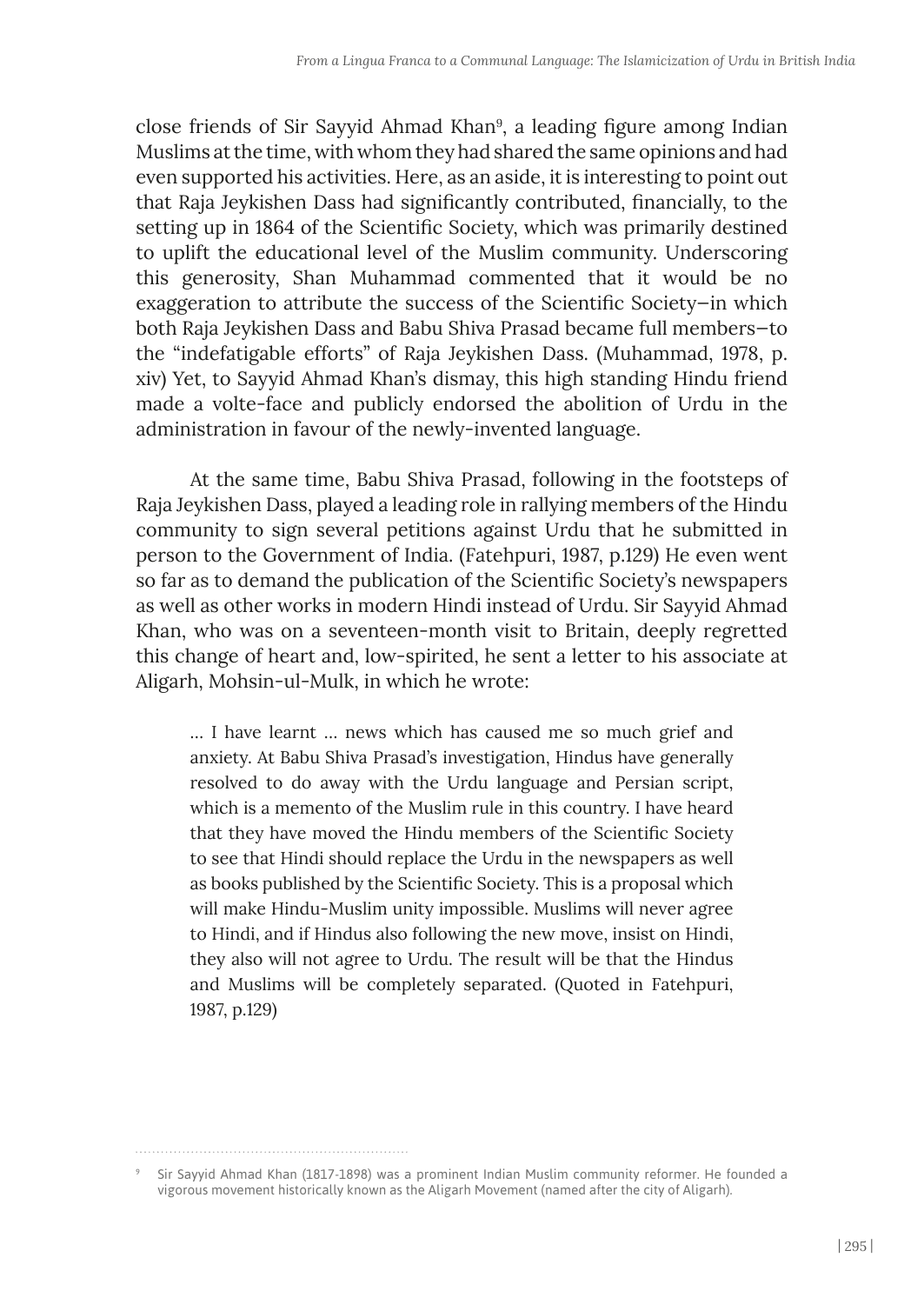**Muslim Alienation and a Parting of the Ways:**

It is worth recalling the fact that Sayyid Ahmad Khan had always been an ardent champion of Muslim-Hindu unity in the subcontinent, referring to both communities as the two eyes on the beautiful face of India. He strongly believed that this country was the motherland for both Muslims and Hindus alike, where for a long time they had breathed the same air and drunk the same water from the Ganges and Jumna. The culmination of all this, he emphasized, was that the Muslims, not only had they become culturally Indian, but also acquired the same physical features as the indigenes, so much so that it would now be difficult to tell a Muslim from a Hindu. Eventually, such cohesion gave birth to a common tongue, Urdu, or Hindustani, on which he declared: "We have merged so much into each other that we have produced a new language—Urdu which was the language of neither of us." (Limaye, 1989, p.127)

Nonetheless, the vehemence with which the Hindi supporters vilified this language was a real game changer for this Muslim intellectual and many of his coreligionists insofar as it made them rethink their point of view regarding the future of Muslim-Hindu relations as well as, decidedly, the very idea of an Indian composite nation—which, in Sayyid Ahmad Khan's mind, had thenceforth become a thing of the past. This disillusionment can be read from a discussion that Sayyid Ahmad Khan's close friend, Mr Alexander Shakespear, the British Commissioner of Benares, had with him in the wake of the outbreak of the anti-Urdu campaign. Mr Shakespear expressed his astonishment to hear for the first time Sayyid Ahmah Khan pleading for the interests of his coreligionists alone instead of the Indian people in general. He said: "Before this, you were always keen about the welfare of your countrymen in general." Sayyid Ahmad Khan's response was:

Now I am convinced that both these communities will not join wholeheartedly in anything …. On account of the so-called "educated" people, hostility between the two communities will increase immensely in the future. He who lives will see. (Gandhi, 1987, p. 27)

To a large extent, Sayyid Ahmad Khan's prediction proved accurate for the mayhem over the language that was triggered by the Hindi movement was, by all accounts, a key catalyst that laid the groundwork for the balkanization of the Indian subcontinent by the mid-twentieth century. As confirmed by Tariq Hasan, who wrote: "For anyone who wishes to trace the roots of India's partition, a study of the language controversy of the late 1860's provides a rich insight into its origin." (Hasan, 2006, p.37) Indeed, Hindu diehard opposition to Urdu was viewed by Sayyid Ahmad Khan's coreligionists as a serious threat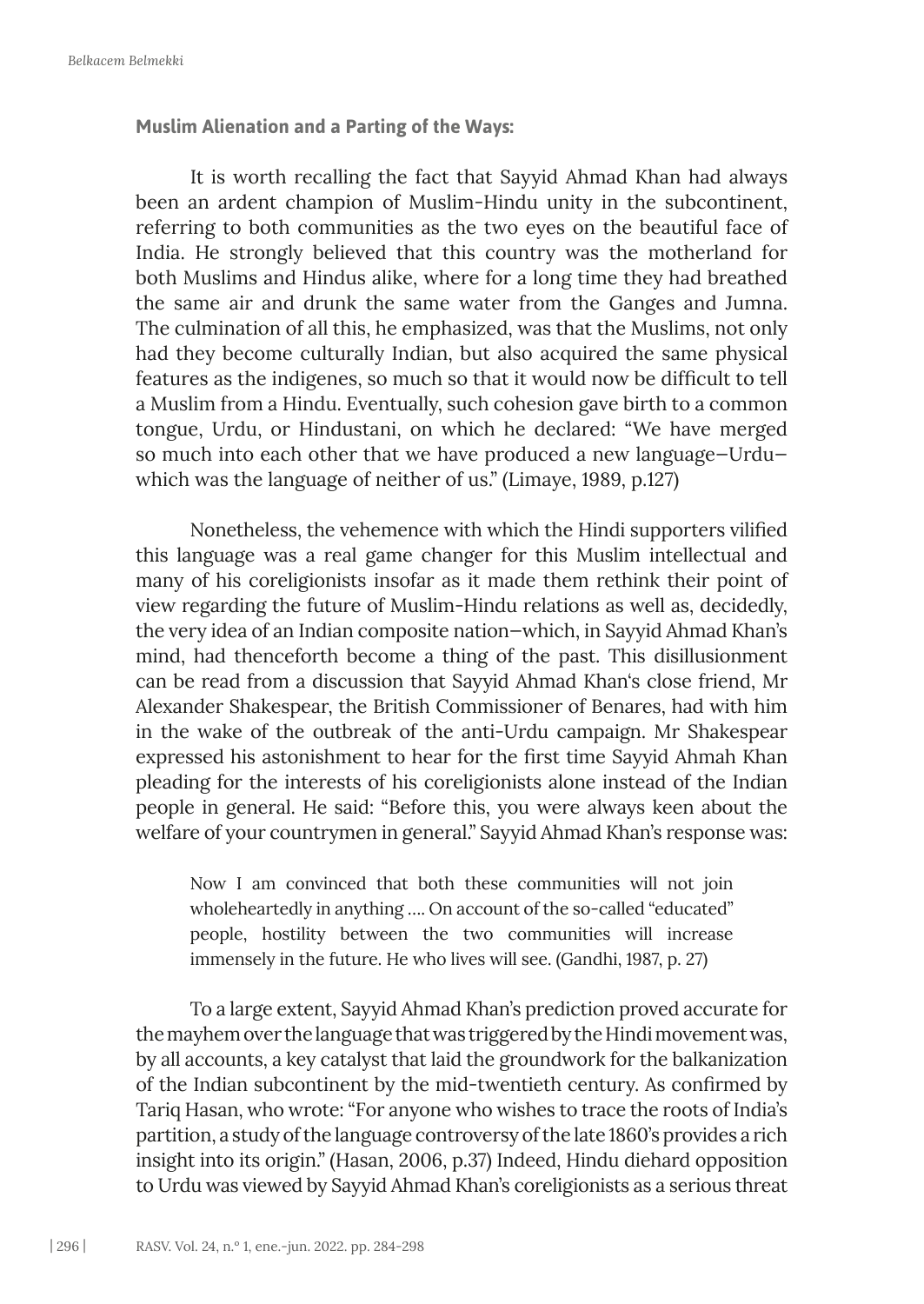to their interests as Muslims as well as to their very existence as a minority, assuming that they would be overwhelmed by the Hindu majority if one day the British decided to leave India. It was on this main premise, by the way, that Sayyid Ahmad Khan justified his philosophy of loyalism to the British in the aftermath of the 1857 uprising.10

More importantly, by renouncing Urdu in Persian script, the proponents of modern Hindi severed a solid link that had, until the mid-nineteenth century, successfully kept both communities together in spite of their basic differences. In other words, by their intransigently hostile attitude towards this linguistic asset, which emblematized Muslim-Hindu unity in the subcontinent, the Hindus had unnecessarily alienated their Muslim fellow-countrymen. After all, in the eyes of the latter, disparaging a language which used an 'Islamic' script was tantamount to disparaging the Muslims and their culture.

As a reaction to this development, Urdu, or Hindustani, about which Sayyid Ahmad Khan once said "the language of neither of us" became a Muslim language by definition. This was more so as it was subjected to a process of Persianization—which involved the inclusion of more Middle-Eastern words and expressions to the detriment of the indigenous ones in the same way that it was, at the opposite end, being Sanskritized by the Hindus to make modern Hindi. Consequently, this once-*lingua franca* of all Indians irrespective of their creed became exclusively a key cultural symbol and a major pillar of Muslim identity, alongside Islam, that served as a very effective tool in the hands of the Indian Muslim elite in their quest for a separate nation.

# **Conclusion:**

In a nutshell, it suffices to conclude that the partition of India into two nations and the tragedy that accompanied it could perhaps have been averted had Hindi advocates chosen a different course of action other than their outright rejection of Urdu in the Persian script. By repudiating the latter, a move interpreted by the Indian Muslims as anti-Muslim, the Hindus helped turn their Muslim fellows into a subjectively conscious community, that is, actively conscious of the objective differences that distinguished them from the rest of the inhabitants of India. The outcome of all this was the birth of Pakistan by 1947.

<sup>10</sup> For more on this topic, see Belmekki, Belkacem. 2007. *"*Rationale for the Indian Muslims' Philosophy of Loyalism to British Colonial Rule in the Nineteenth Century." *Atenea: A Bilingual Journal of the Humanities and Social Sciences* XXVII (1): 41-52.